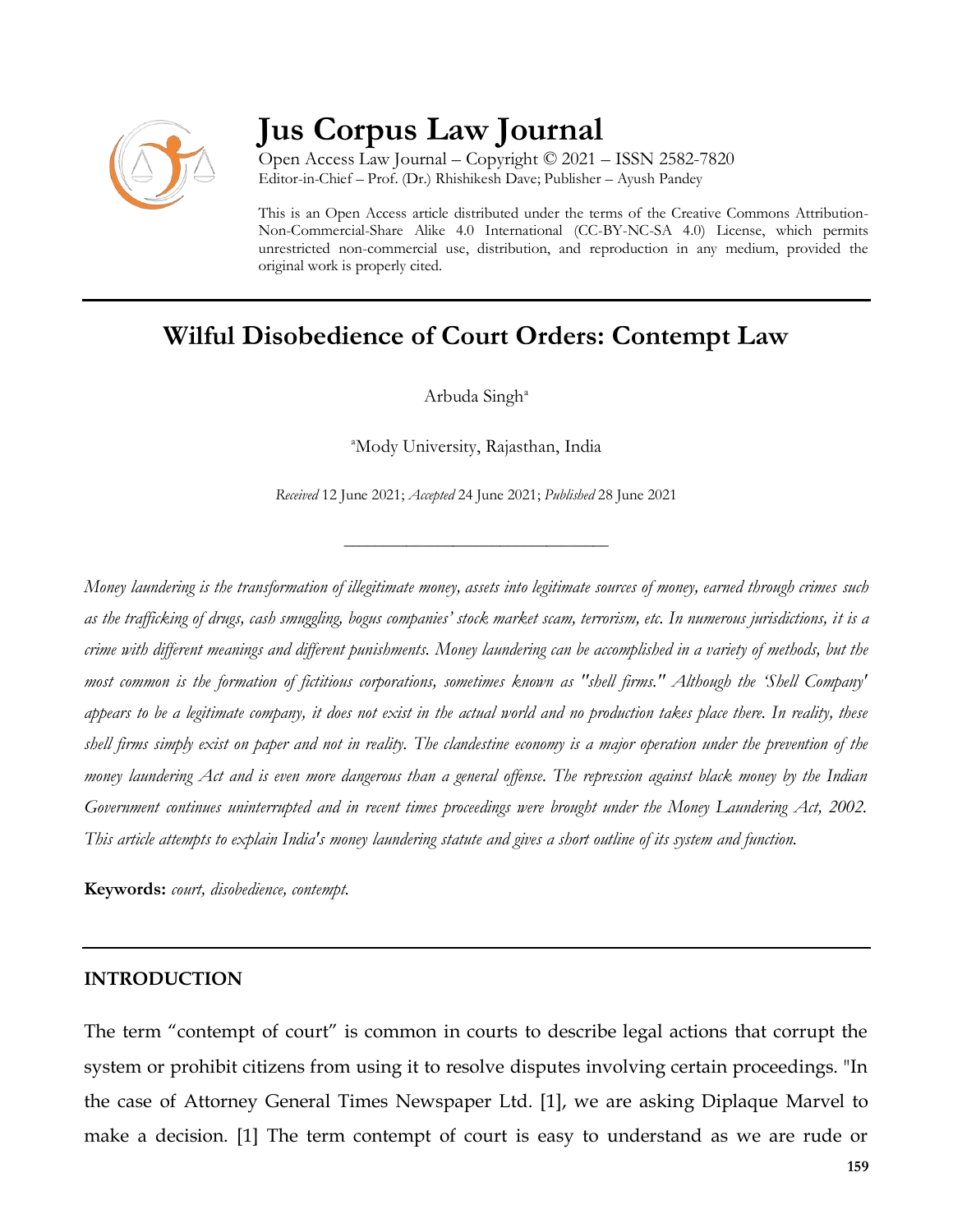disobedient in court. This means that we knowingly disobey court orders or ignore legal authorities. The judge can then send Kyung Bum to jail for a period of time if he is entitled to fines or other penalties or if he is found in contempt of court. The term can also be understood to mean the freedom to restrict legal proceedings. As we all know, any judge in the courts is free to conduct legal proceedings with certain restrictions and may reduce or suspend carrying out necessary legal proceedings. Anything you do could lead to contempt of court. Halsbury, Oswald, and Black Odgers also provide a definition of contempt, talk about abuse and misunderstanding, and offer a wide range of views. In India, the concept of court contempt is defined in section 2(a) of the Court Contempt Act of 1971 and is widely described as a civil or criminal offense. The Constitution of India contains two articles, Articles 129 and 142(2), which account for contempt of court.<sup>1</sup>

**Willful disobedience** is the intentional disobedience of a free agent who knows what he is doing, rather than acting out of wickedness or evil or malice intent. This is an example of case law regarding intentional disobedience. A servant who willfully disobeys his master's orders is willful disobedience. In other words, although something done or omitted may occur intentionally or omitted, this does not necessarily mean malice against the user or malice against the master.<sup>2</sup> Wilful disobedience to any Judgment, Decree, Direction, Order, Writ, or other processes of Court.

According to the new Oxford example (1980), wilfulness means proving that it teaches it. Deliberately, he deliberately reflects passive or selfish. According to Bakamus (8 Ed.), He means he implies intentionally, but it does not necessarily happen. Someone to do. Destination; Wilforess does not need to show evil, but only brings education. Ignore personal violence, intentionally or famous legal activities. Format court / private key to restore the court. The importance of work and Bramwell, LJ, Highway Western Mail (1877) 3 QBD 195, LJ.

 $\overline{a}$ 

<sup>1</sup> Diganth Raj Sehgal, 'Contempt of Court' (*IPleaders*, 20 August 2019) [<https://blog.ipleaders.in/contempt-of](https://blog.ipleaders.in/contempt-of-court-2/)[court-2/>](https://blog.ipleaders.in/contempt-of-court-2/) accessed 30 May 2021

<sup>2</sup> A Prasad, 'Supreme Court clarifies Contempt Of Court means only Willful and deliberate disobedience to Courts<sup>'</sup> (Latestlaw.Com, 29 January 2021) [<https://www.latestlaws.com/latest-news/supreme-court](https://www.latestlaws.com/latest-news/supreme-court-clarifies-contempt-of-court-means-only-willful-and-deliberate-disobedience-to-courts-read-judgment/)[clarifies-contempt-of-court-means-only-willful-and-deliberate-disobedience-to-courts-read-judgment/>](https://www.latestlaws.com/latest-news/supreme-court-clarifies-contempt-of-court-means-only-willful-and-deliberate-disobedience-to-courts-read-judgment/) accessed 30 May 2021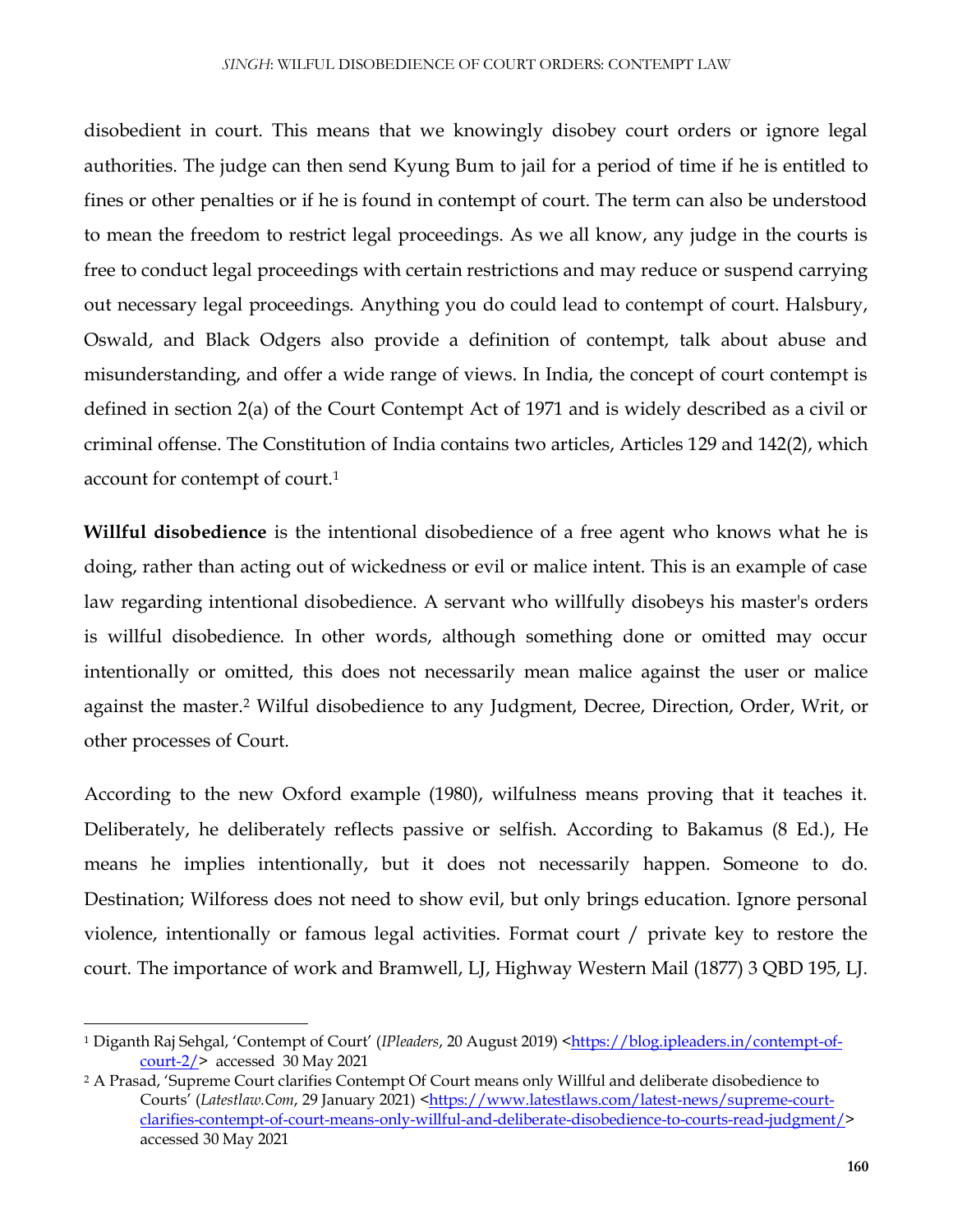The success has been explained by Frauds at the event, who opposed the risks or negligence, Turkish Lassel, (1895). You deliberately assess and voluntarily. Bowen, L. J, the most complicated contract, [Re-, young and Harston, (1885) 31 CH. D 168] So: Other words are intended for "reputer". He is a branch of family friendly law, and twigs meaningful, usually applicable, used for voluntary characteristics of your will. It knows what you know and you know what you are doing and know that it is freedom. The aim is parties and is not satisfactory and is expected to be added.

In [Andrington vs. Ad-Lell Club Ltd., (1964) 3. ER 674] J, implements words that are intentionally used by intentional words from England. Delimination deliberately produces true behavioral nature or order process. Sterling, J Di's that by entering the rules, is necessary to "ignore the destination" of orders/evaluation. I thought he had thought he thought he had thought to be restricted. For this purpose to pursue the division of CIRTY, J, IN [A. G vs Walthhampowarin City, (1895) 11 TLLR 533 [Chapter 1 succom vs Trollbidgegogge City, (1910) 2 ch. 190]. <sup>3</sup>

However, resurrected judgment, J. It is different and [Fear The Children of Man Manchester Co., Ltd. (The previous decision of the decision he called. "Stiner Ltd. (1966). Courts. Courts. Courts of damage to the accident, accidentally. G vs Walthammstow of Congress (front) and ideas with the same. As described in a small Dictionic Dictionary, meaning regularly is "unlimited or not intentionally," [Night Vs Cliftton, (1971) 2. ER 378], the court must approve the Sterling J., and if not clearly corrupted Megaw, J. The evaluation of the J. Motor, Domina Sachs, L. J., and cannot receive Russel, L. J. Tao Tomat Vs. T. Recommended LRDS G, i. Di, (1973) YA 15].

### **HISTORY OF CONTEMPT LAW IN INDIA**

 $\overline{\phantom{a}}$ 

The Sanya Commission's report deals with the historical aspects of India's contempt of court. This committee is responsible for initiating the process of amending this law. Contempt of court, like many other laws, comes from English law and legislation, but these laws are not

<sup>3</sup> 'Contempt of Court: Everything You Need to Know' (*UPCounsel*, 17 March 2009) [<https://www.upcounsel.com/legal-def-contempt-of-court>](https://www.upcounsel.com/legal-def-contempt-of-court) accessed 01 June 2021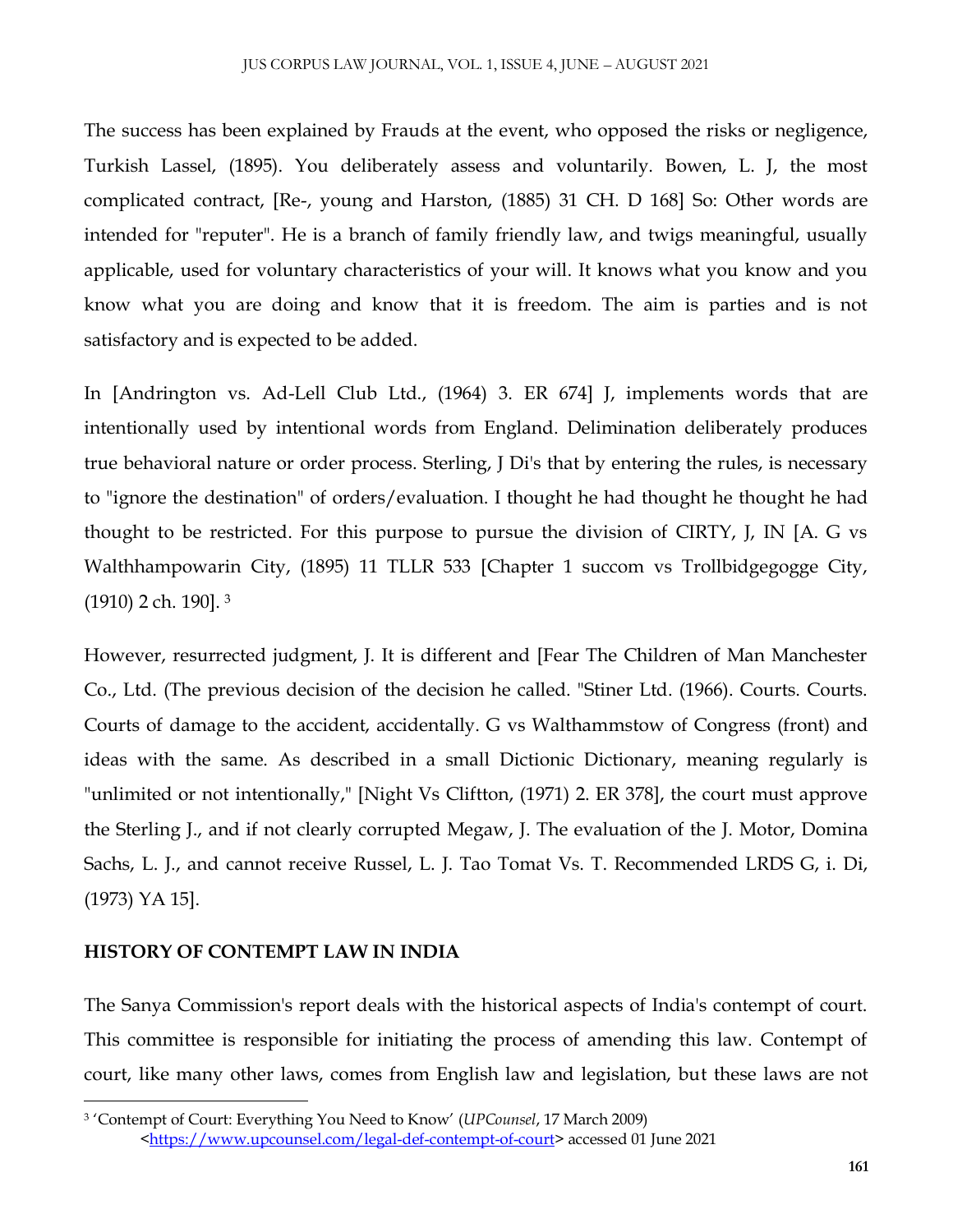entirely English law and have other origins. How did the development of indigenous peoples of oblaw law come about? Understand the old system in which our country had to protect courts and councils (sabas) in the past. We know the philosopher Chanakya. His book, Arthashastra, was about governance at the time. He writes: "Anyone who exposes the king, offends Congress, or does anything wrong with him must cut off his tongue.<sup>4</sup>

In addition to this statement, he states: In India, there was no contempt of court until 1952, but in 1952, after the contempt of court law was enacted, the contempt of court was enacted. This law applies to all India except Jammu and Kashmir. The law empowers higher courts to punish lower courts for contempt of court. This law abolished the existing law of the 1926 Disgrace Court in Rajasthan and Saurashtra. Although this law is being extended to all of Bangladesh. Although this law has been introduced before, you may be surprised to learn that there is also a lot of ambiguity surrounding the law of contempt without providing a definition of the term 'contempt'. This law must be dealt with in accordance with two fundamental rights given by the Constitution of India: (i) freedom of speech and expression and (ii) individual freedom.

A bill to amend or strengthen existing laws on contempt has been submitted to Lok Sabha. This law was introduced on April 1, 1960, by Shri B B Das Gupta. After reviewing the bill, the government recognized the need to revise the current law. Therefore, they formed a special committee to investigate the matter and review the relevant laws. This committee was created in 1961 as chairman of HN Sanyal and was reported on February 28, 1963. The 1926 and 1952 contempts brought some changes from the 1971 contempt. The law divides the "offensive offense" into criminal and civil insults, with their respective definitions. This has not yet been addressed in court. Tell me about the contempt of court in 1971.

#### **REVIEW OF THE CONTEMPT OF COURTS ACT, 1971**

The Indian Legal Commission (Chair: Judge BS Chauhan) has submitted a report on the Contempt of Court Act of 1971. Contempt of court means ignoring contempt of court or

<sup>4</sup> Sehgal (n 1)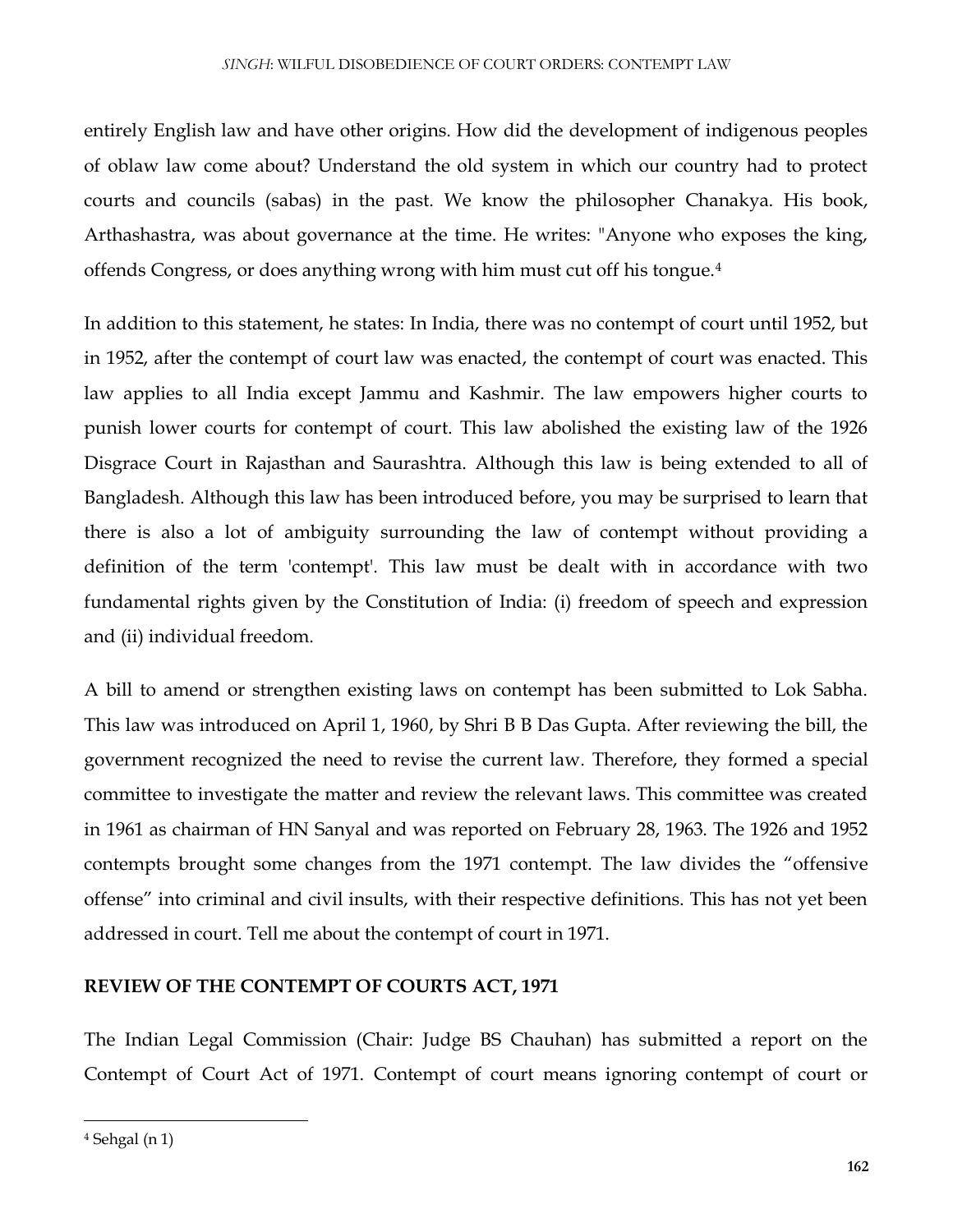contempt of court. The law divides insults into civil insults and criminal insults. Civil disobedience is deliberate disobedience to a court order. Criminal contempt includes (i) "scanning" courts, (ii) interfering with legal proceedings, or (iii) otherwise interfering with judicial administration or disclosure. "Obstruction of justice" is generally a punishment or publication that has the effect of undermining public confidence in the judiciary. This report investigated whether the definition of contempt in law should be limited to civil contempt, that is, willful disobedience to court decisions. The Commission concluded that there was no request to amend the law for the following reasons:

- Numerous blasphemy cases: The Commission observed numerous civil (96,993) and criminal (583) mooring cases in various decisions of the High Court and the Supreme Court.<sup>5</sup> The Commission found that there are many cases that justify maintaining the relevance of the law. Changing the definition of contempt can reduce the overall impact of the law and reduce respect for the tribunal and its powers and functions.
- International Comparison: Regarding the crime of "judiciary scandal", the Commission notes that the UK has abolished this crime with its contempt. However, keep in mind that the two situations are different in India and the United Kingdom, so attacks in India may continue to occur. First, India continues to face many cases of criminal contempt, but the last crime in the British Scandal Court dates back to 1931. Second, contempt of court continues to be prosecuted in the United Kingdom. The UK continues to be punished by various laws. The Commission felt that the abolition in India would leave a legislative gap.
- Origin of contempt: The Commission has found that the higher courts (the Supreme Court and the High Court) derive the power of contempt in the Constitution. The law explains the procedure of the investigation and punishes insults. Therefore, removing illegal activity by law does not affect the inherent constitutional right of the higher courts to punish anyone for offensive activity. These authorities will continue to exist regardless of the 1971 Act.

<sup>5</sup> Prasad (n 2)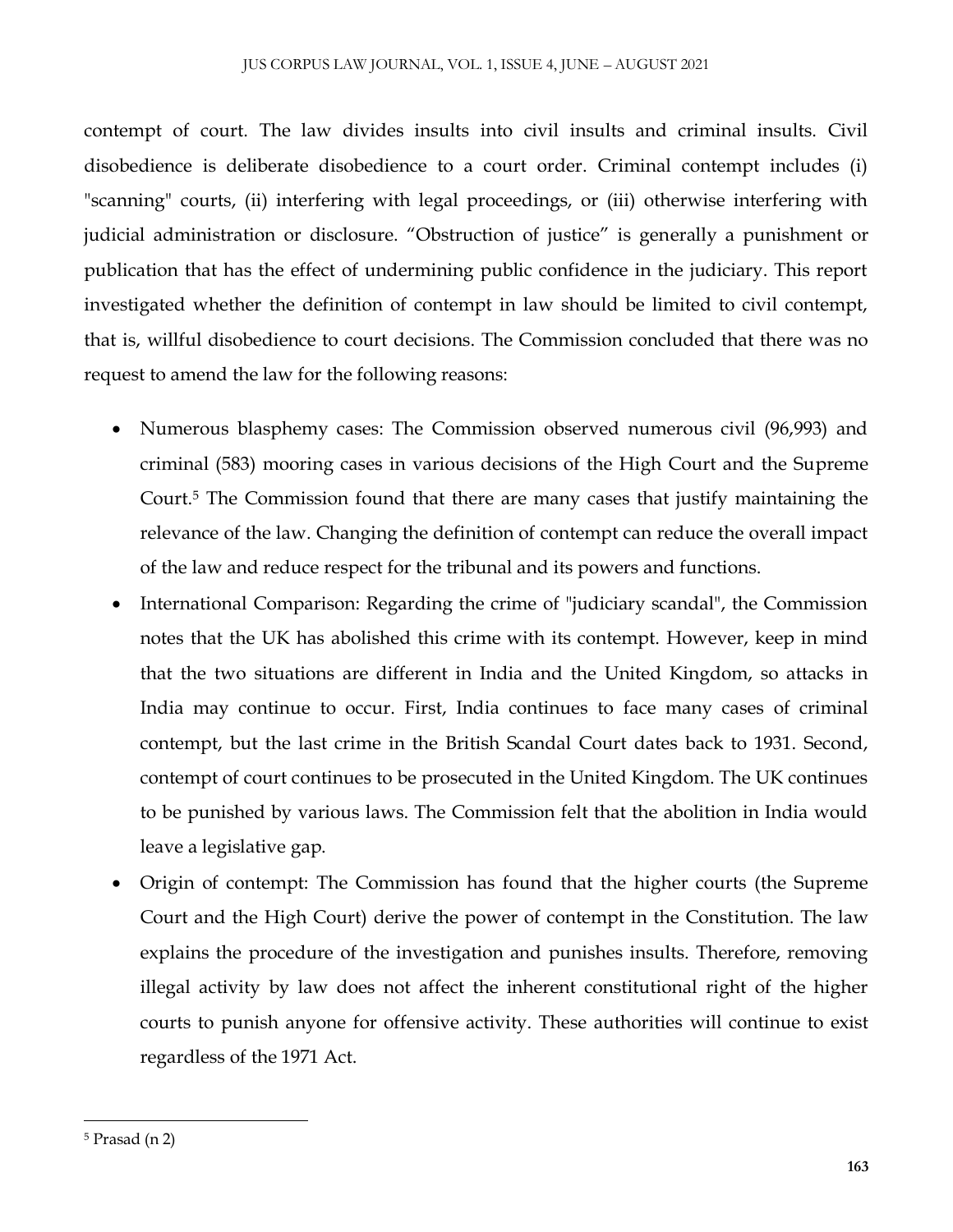- Impact on lower courts: The Constitution allows higher courts to punish derogatory acts. The law also allows higher courts to punish lower courts for insults. The Committee argued that a narrower definition of insult would hurt the lower courts because they were unwilling to deal with the offense case.
- Ambiguity: The Committee has found that ambiguous amendments to the definition of contempt lead to ambiguity. In fact, the Supreme Court continues to insult the Constitution. In the absence of a definition of contempt of court, the Supreme Court may offer several definitions and interpretations of what constitutes contempt. The Committee recommended keeping the definition unchanged for clarity.
- Appropriate Safeguards: The Commission notes that the law has several built-in safeguards to protect against abuse. For example, the law contains provisions for contempt that are not worthy of contempt or that contempt should go unpunished. This provision suggests that the courts cannot prosecute all contempt cases. The commission also said the law was resistant to judicial review and there was no reason to change.

#### **ESSENTIALS OF CONTEMPT OF COURT**

When a person named Akash needs to prove in court that another person named Sita has committed a crime. He must then show the court whether the crime committed by Sita meets the requirements necessary to commit the act. When this nature is respected, it must be held accountable for its behavior. Likewise, every crime has certain exceptions that must be followed in order to hold someone accountable. Court contempt also has specific needs:

- 1. In civil matters, failure to comply with any procedure, order, judgment, laws, and regulations of any kind must be done "intentionally".
- 2. When it comes to decriminalization, "public" is of utmost importance, and this declaration can be verbal or written, verbal, symbolic, or visible.
- 3. The court issues a "valid order" that must be "know" to the respondent.
- 4. Insults must be intentional and clearly ignore court orders.

These requirements must be met when prosecuting a person for contempt of court.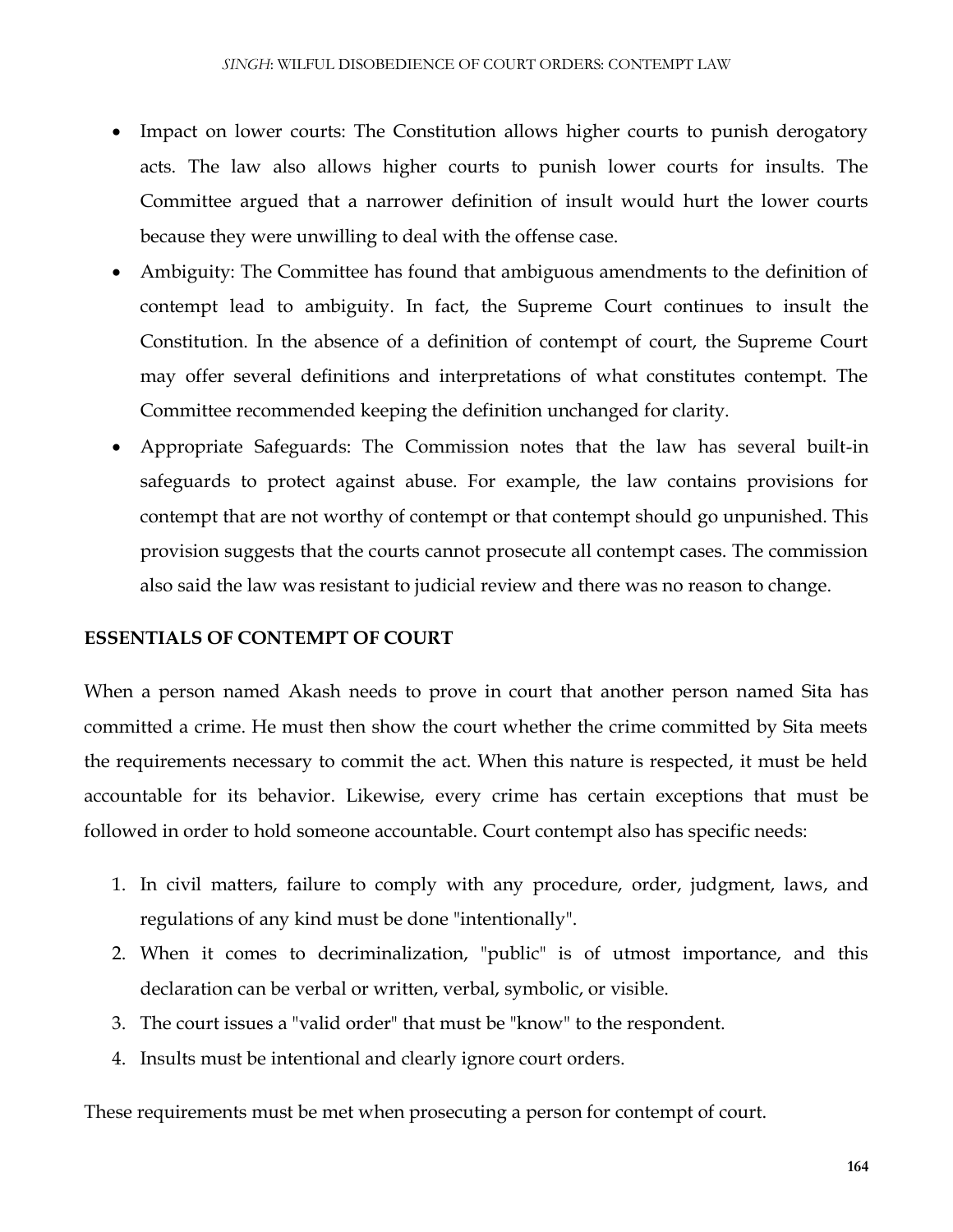#### **Section 2 of the Contempt of Courts Act, 1971**

Section 2(a) of the Contempt of Court Act 1971 provides that civil offense is a court order, ordinance, order, judgment, willful disobedience, or willful violation of a person. .. Civil offense is an essential crime of a private nature because it robs the parties of the rights of the order/judgment. This means that a person who benefits from a court order often does something wrong with that person.

#### **DEFENCES TO CIVIL CONTEMPT**

#### **A person accused of civil contempt can defend:**

- Ignoring the order: If you do not know the court order, or if you claim that you do not know the order, you cannot be held responsible for contempt of court. A winning party in court is required to ensure that the order made is made available to the individual by mail or certified true copy. The defendant can successfully sue that a certified copy of the order has not been formally provided to him.
- No Wrongdoing or Violation: If someone appeals this complaint, they can say that the action they took was not intentional, even if it was a simple accident, they can say that he has not controlled that he can. But this plead can only be successful if it is judged reasonable, otherwise, your happiness may be erased.
- The commands that do not follow must be ambiguous or ambiguous: If the court order is ambiguous, unclear, or if the order itself is specific or incomplete, anyone who says anything about that order can be protected from insults. [R. N. Ramaul Vs State of Himachal Pradesh, AIR 1991 SC 1171]<sup>6</sup>, this defense was provided by the Respondent. In this case, the Supreme Court asked the defendant's breeding company to reinstate the promotion of the manuscript of a particular company. However, the defendant did not provide financial benefits on time and filed a contempt of court. He sought to defend the presented evidence not mentioned in court to pay the profits. He finally made an excuse.

 $\overline{\phantom{a}}$ <sup>6</sup> *R N Ramaul v State of Himachal Pradesh* AIR 1991 SC 1171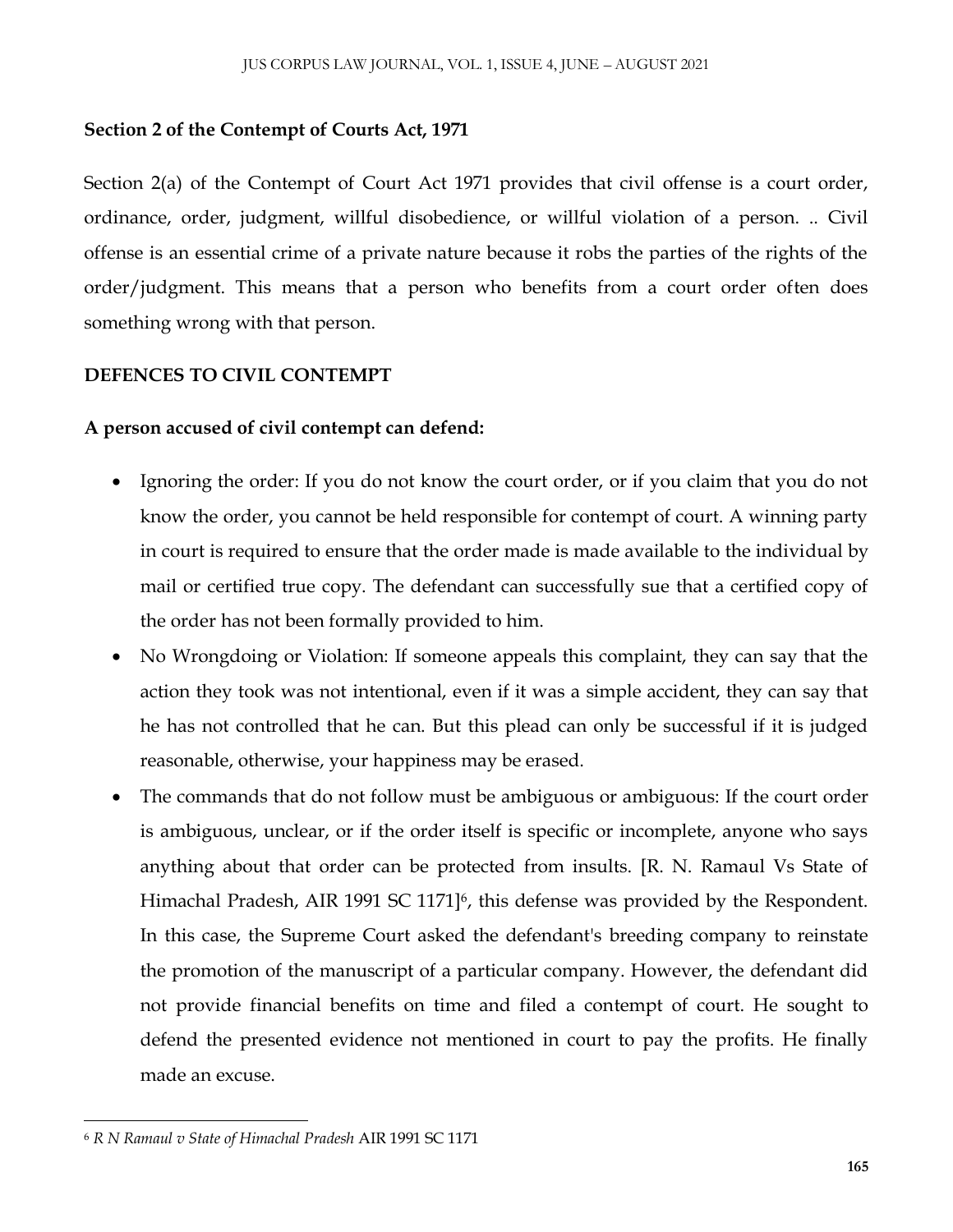- The order contains one or more possible descriptions: If a court order and one or more reasonable and rational interpretations of the order appear to be provided and the respondent agrees to and works on any of these solutions, we will be contempt of court. I am not responsible for it.
- Impossible Order: If compliance with the order is not possible or easy, the act is considered a contempt of court. However, we need to distinguish between impossible cases and simple difficult cases. This defense is only given if you can't use magic.

#### **PUNISHMENT FOR CONTEMPT OF COURT**

Article 12 of the 1971 Law of Blasphemy explains the punishment for judicial blasphemy. The Supreme Court and Supreme Court have empowered anyone to be punished for contempt of court. According to section 12(1) of this law, a person accused of blasphemy can be sentenced to a simple prison sentence which can be extended up to 6 months with a fine of Rs 2,000 or both. However, the defendant can be removed from office or have his sentence waived, provided that the defendant apologizes and that apology must meet in court, and that he is of the judicial blasphemy category.<sup>7</sup> The explanation in this text is that if the defendant really apologizes, it will not be denied regardless of conditions or because of eligibility. A court may not impose a judgment of contempt on itself or its subordinates, except as provided for in the relevant provisions of this Act.

#### **REMEDIES AGAINST AN ORDER OF PUNISHMENT**

Clause Section 13 was added to the Contempt of Court Act of 1971 after the 2006 amendment. The new law could be called the Court Contempt (Amendment) Act of 2006. In this section, we are talking about insults. In general, courts are not punished in some cases. Section 13(a) of the Contempt of Court (Amendment) Act of 2006 provides that there is no penalty for contempt of court unless it is found that the charge of contempt is interference or tends to be serious. It significantly interferes with the regularity of the legal process. Section 13 (b) of this law

<sup>7</sup> Contempt of Court (n 3)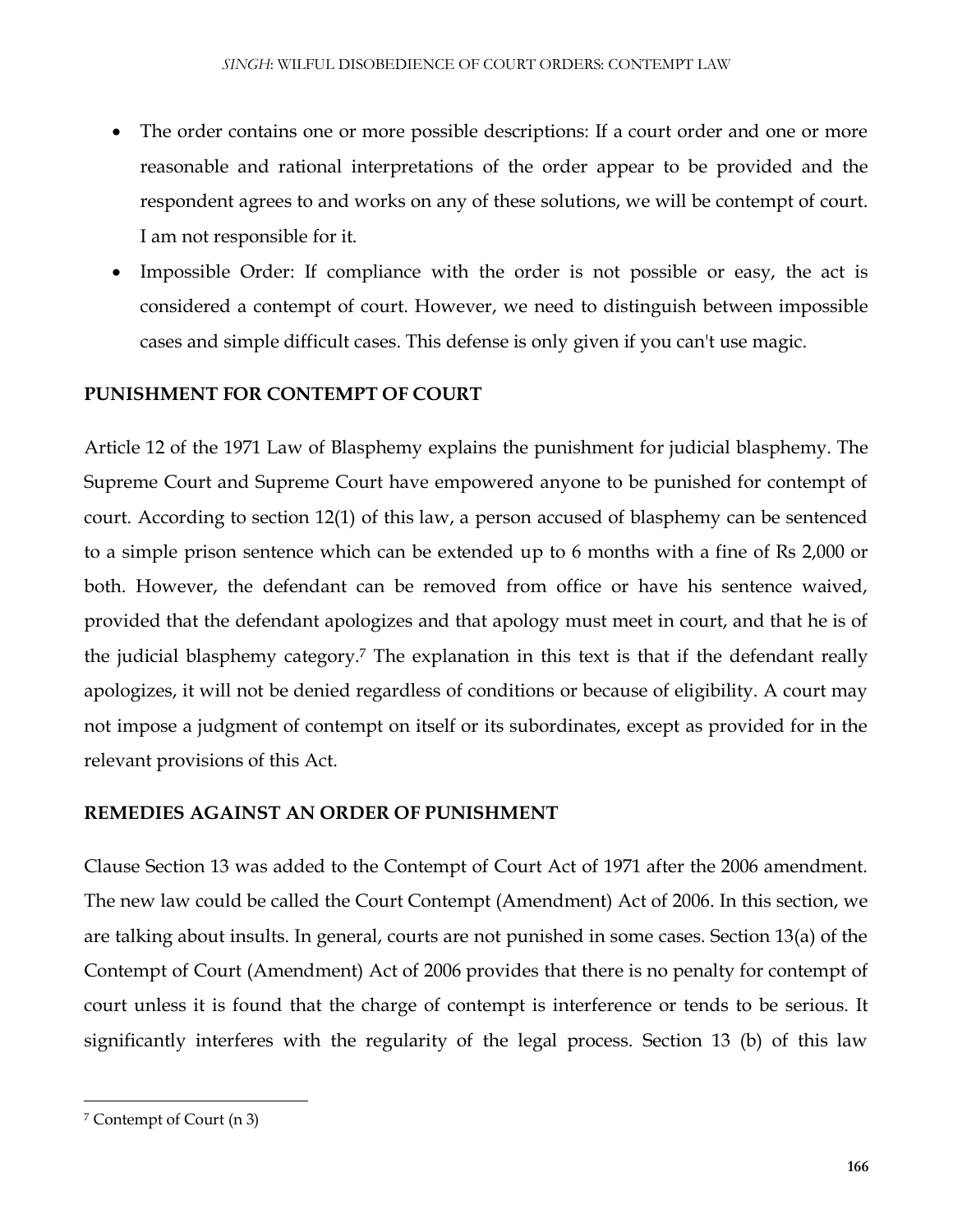provides that if the court considers that the action is in the public interest and the court's request is valid, the court may enter a defense to prove its truth.

#### **CONTEMPT PROCEDURE**

Two sections of the Lawful Claims Act of 1971 describe the stages of the settlement process. One deals with proceedings before the Court of Archives and the other deals with proceedings outside the Court of Archives. Section 14 of the Courts Blasphemy Act deals with blasphemy proceedings before the Court of Archives, while blasphemy proceedings are taken seriously outside the Court of Archives in section 15 of this law. This court of record essentially has the power to punish contempt. Thus, these archival courts can resolve substantive issues by establishing their own procedures. The only circumstances that should be followed when exercising a court's jurisdiction are that the procedures applied must be fair and reasonable, and the violator must be given sufficient opportunity to defend himself. If a specific charge against a person found guilty of contempt is clearly stated and there is a reasonable opportunity to respond to and defend the accusation, only that person will be liable for contempt first. court. Any person charged with contempt under this section asserts that an oral or written prosecution was made out of existence or willful contempt and that the presiding judge considers it necessary for the benefit of the Justice. adjudicated by the court of appeal. Refer the matter to the Judge as it deems appropriate and appropriate in the circumstances or present it to the Judge with a statement following the facts of the case. <sup>8</sup>

#### **CONTEMPT COMMITTED OUTSIDE THE COURT**

It's a criminal offense, not a civil offense. Section 15(1) of the Legal Dismissal Act of 1971 cherishes criminal blasphemy notices in record courts such as the Supreme Court and the High Court. The Supreme Court and High Court can take the following steps to deal with blasphemy crimes: When storage is required. At the request of the spokesman of the Supreme Court and the Supreme Court. When submitting consent to the written consent of the spokesperson. When a judicial body working with the Federal High Court of Delhi as the

<sup>8</sup> Sehgal (n 1)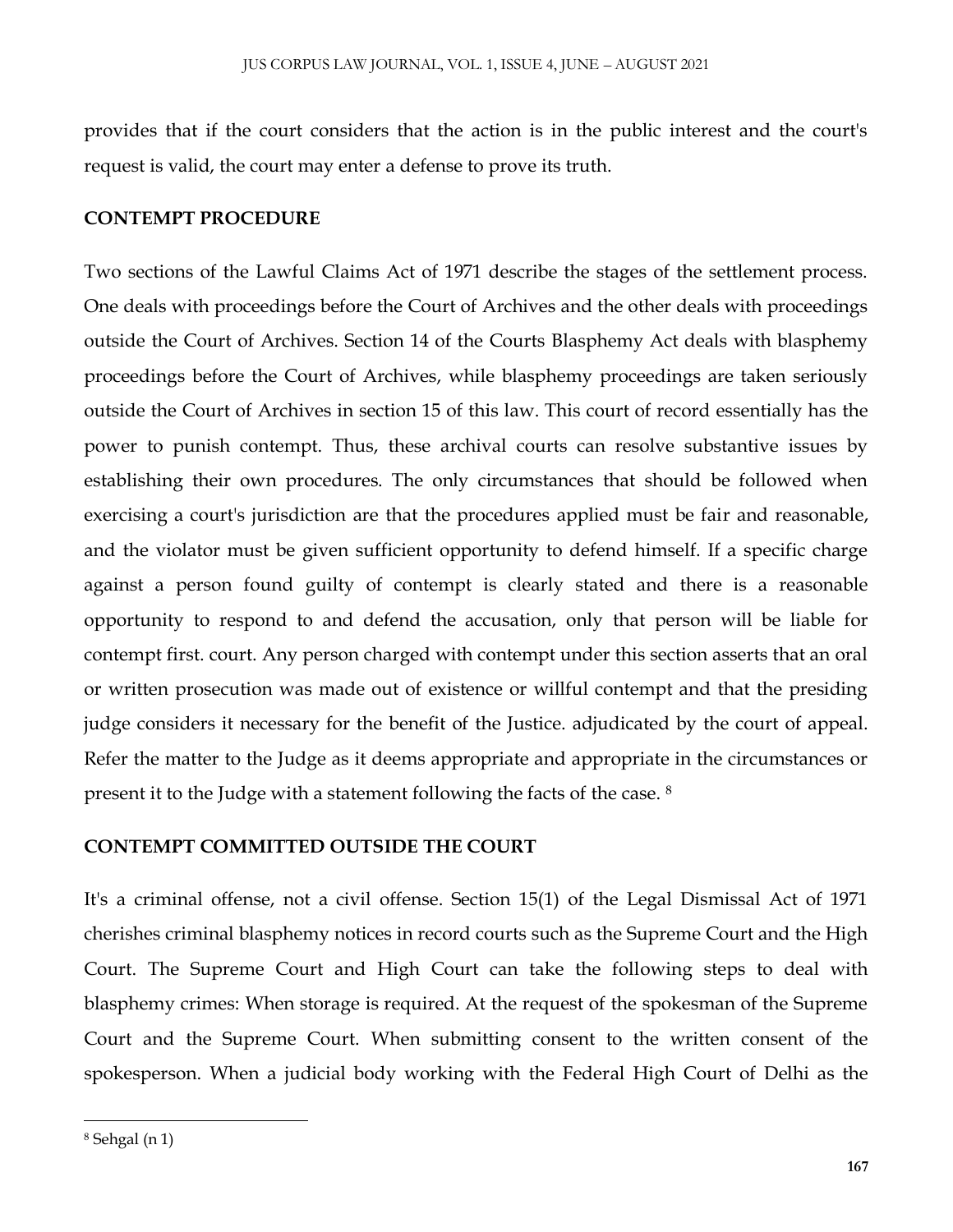central government notifies the petition. Then you can think of it as contempt of court.<sup>9</sup> Section 15(2) of this Act provides that, in case of criminal contempt of a lower court, the higher court may take certain measures in the manner provided for by this Act.

On July 29, 1998, the Industrial Court of the Vide Award in Chennai, Tamil Nadu approved the following guidelines: As a result, the services of workers working in various food stocks of the South Indian Food Corporation issue notice banning the employment of contract labor under Section 10 (1) of the Act on Contract Labor (Regulation and Abolition). For each warehouse, we reserve the right to formalize from the date of notification. Dissatisfied, Indian Food Corporation filed a proceeding with the Madras High Court under appeal numbers 3382/2003 and 3383/2003. The split bench rejected the decision of the warrant and the order of appeal on December 13, 2006, and accepted the reasoning of a single judge who learned, finding the same facts as the court's conclusion regarding the adoption of the decision.

The Food Corporation of India has applied for special leave to the Supreme Court of India and the complaint has been ruled. 10499/2011 and 10511/2011. Two appeals were dismissed by a joint judgment and order dated August 20, 2018, confirming the position of the court and the Madras High Court. Several groups of workers have filed petitions for the normalization and division of the Indian Food Corporation. They argued that the Indian Food Corporation failed to normalize and departmentalize them under a labor court order passed by the Supreme Court in 2018. The Indian Food Corporation has formalized qualified employees under the Direct Payment System (DPS) and has announced that they will no longer be employed. The pre-trial labor reference cited discussions limited to stakeholder standardization after the subcontracted labor system was abolished. In certain Indian Food Corporation normal work systems, there is no prayer to absorb affected employees.

Food Corporation of India has four systems of workforce participation.

- Labor system in the industry
- Direct payment system

 $\overline{\phantom{a}}$ <sup>9</sup> 'Review of the Contempt of Courts Act, 1971' (*PRS Legislative Research*, 3 December 2018) [<https://www.prsindia.org/report-summaries/review-contempt-courts-act-1971>](https://www.prsindia.org/report-summaries/review-contempt-courts-act-1971) accessed 02 June 2021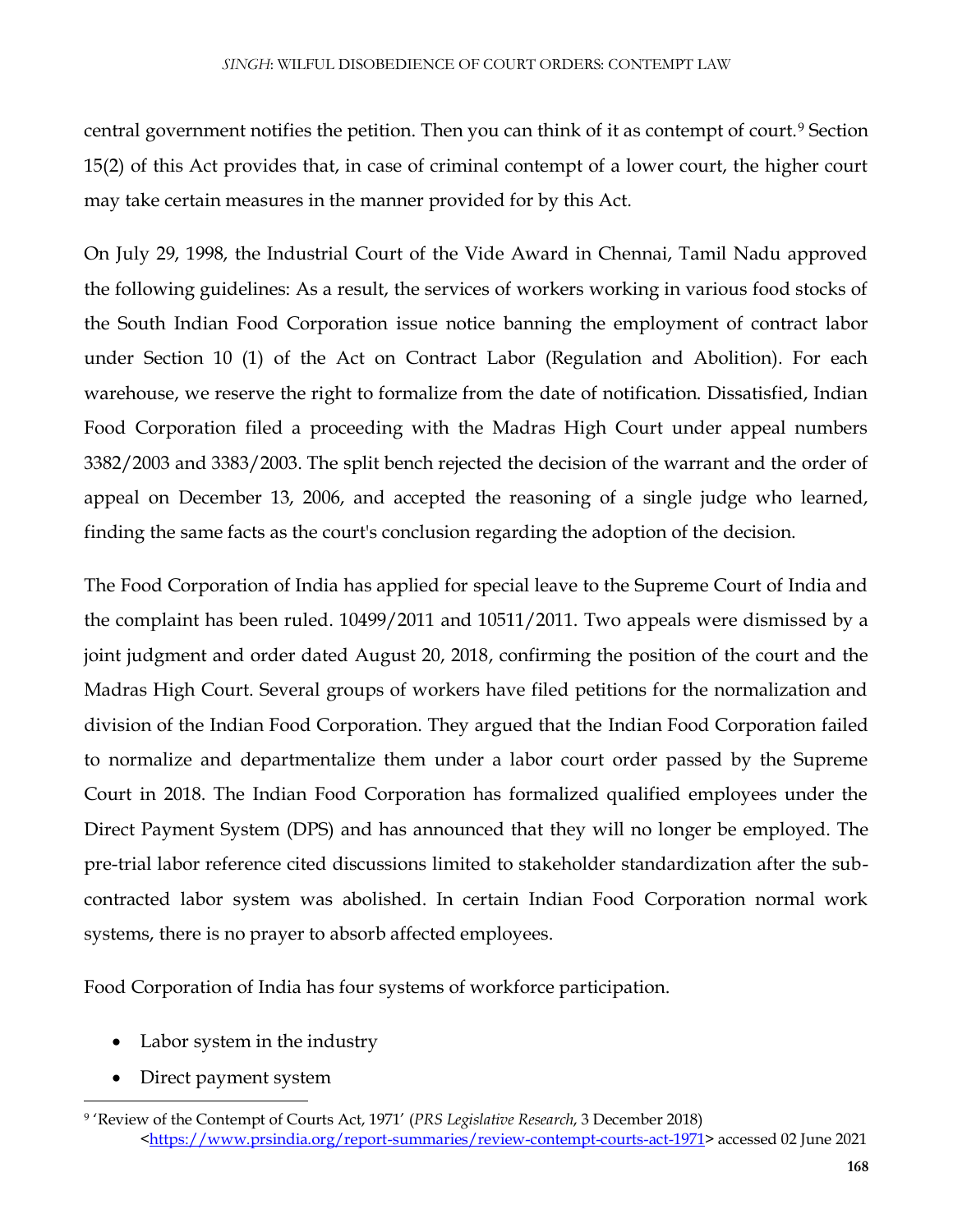- With a no-pay system, there is no work
- Companion system

The Indian Food Corporation states that employee participation in the direct payment system is fully compliant with the court's guidelines, as there are no specific guidelines for standardizing staff across the systems. The Judiciary includes Judge A. Mr. Khanwilkar and DineshMaheshwari agree with the point of view of the Food Corporation of India. Supreme Court [Ram Kishan v. Tarun Bajaj and Ors (2014) 16 SCC 204, here described to initiate civil insults.

**Contempt of court only arises on the disobedience of order: Apex court** The contempt of Judge JM Panchal and Gyan Sudha Mishra for the courtroom is "in our view" only when willful disobedience to (the court's) order is ..."<sup>10</sup> Judge Schruff said that disobedience on the bench "cannot be done in the case of contempt if it does not reflect conscious and intentional disobedience. Generally speaking."<sup>11</sup> However, when the court is faced with a question as to whether the designated situation can be considered a deliberately disobeying case or a crippled error case to circumvent its compliance. Depends on the facts and circumstances of each case.

The High Court clearly defined and emphasized that the Contempt of Court Act 1971 is clearly defined and emphasized that anyone could be prosecuted for contempt of court in the absence of elements of intentional disobedience. Rajasthan High Court Jaipur Bench Single Judge v Department (Judiciary) Registrar Dinesh Kumar Gupta. The High Court has begun an insulting procedure while sitting in a seat to review the case record in which Gupta requested an investigation against a judge in the Motorcycle Accident Compensation Court in Jaipur. Chaired by S.K. Bansal, the court rewarded Kaushalya Devi and others at United India Insurance in 2001. Bansal retired when the case was submitted to the High Court in 2006. Ignoring the High Court's order to initiate the proceedings of Gupta, the judgment falsely

<sup>10</sup> Editorial, 'Contempt of court only arises on disobedience of order: Apex court' (*DH Deccan Herald*, 15 October 2010) [<https://www.deccanherald.com/content/105111/contempt-court-only-arises](https://www.deccanherald.com/content/105111/contempt-court-only-arises-disobedience.html)[disobedience.html>](https://www.deccanherald.com/content/105111/contempt-court-only-arises-disobedience.html) accessed 03 June 2021

<sup>11</sup> Prasad (n 2)